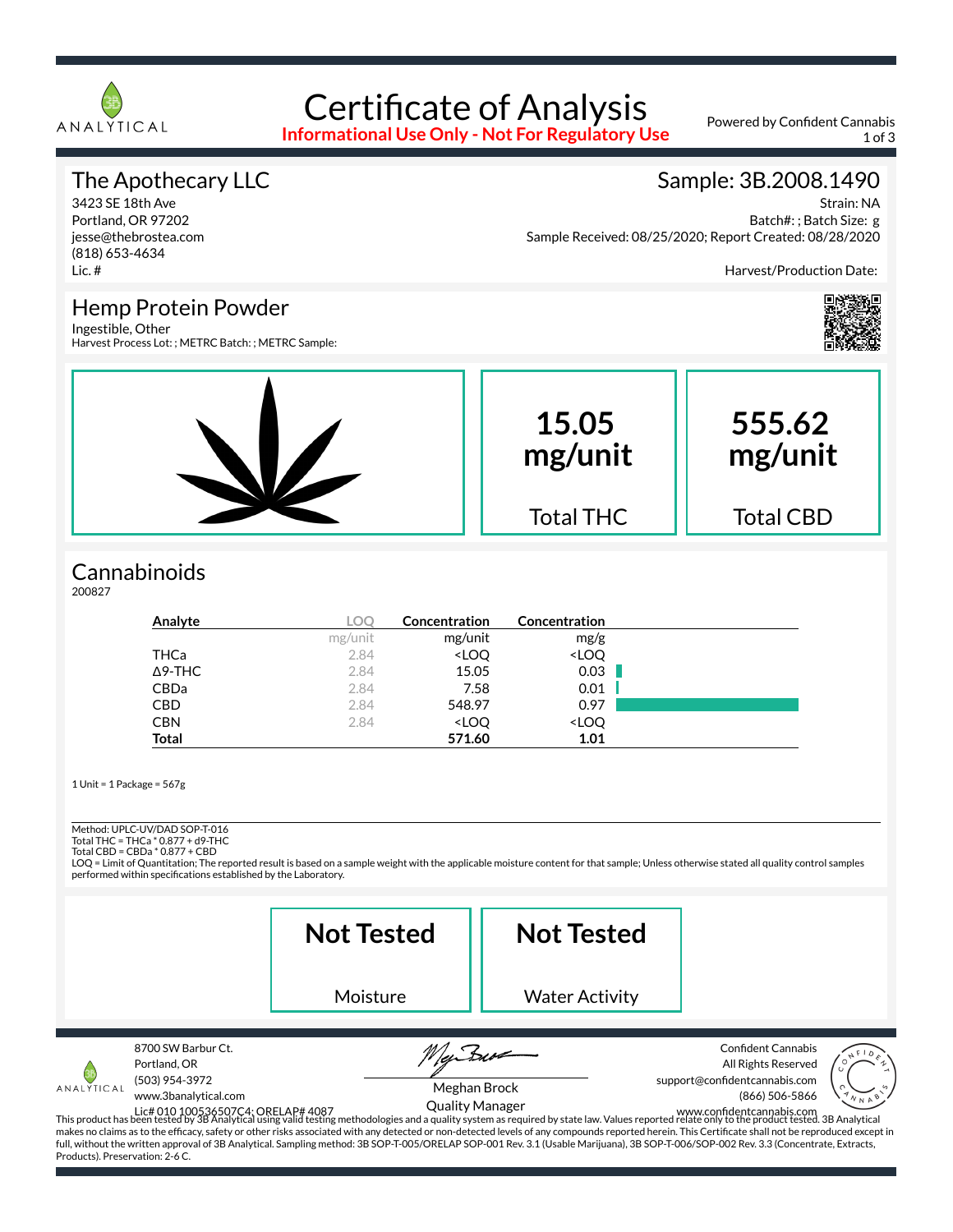

# Certificate of Analysis

**Informational Use Only - Not For Regulatory Use**

Powered by Confident Cannabis 2 of 3

### The Apothecary LLC

3423 SE 18th Ave Portland, OR 97202 jesse@thebrostea.com (818) 653-4634 Lic. #

#### Sample: 3B.2008.1490

Strain: NA Batch#: ; Batch Size: g Sample Received: 08/25/2020; Report Created: 08/28/2020

Harvest/Production Date:

#### Hemp Protein Powder

Ingestible, Other Harvest Process Lot: ; METRC Batch: ; METRC Sample:

# Quality Control Data

| <b>Analytical Batch ID</b> | QC Sample ID | Assay Name   | <b>QC Category Name</b> |
|----------------------------|--------------|--------------|-------------------------|
| 200827                     | 200827-MB    | Cannabinoids | <b>Blank</b>            |
| <b>QC Notes</b>            |              |              |                         |
| None                       |              |              |                         |

| Analyte    | Amount recovered                 | <b>PASS/FAIL</b> |
|------------|----------------------------------|------------------|
| CBDa       | $<$ LOQ                          | PASS             |
| CBD        | <loq< td=""><td>PASS</td></loq<> | PASS             |
| THCa       | <loq< td=""><td>PASS</td></loq<> | PASS             |
| <b>CBN</b> | <loq< td=""><td>PASS</td></loq<> | PASS             |
| <b>THC</b> | <loo< td=""><td>PASS</td></loo<> | PASS             |



Confident Cannabis All Rights Reserved support@confidentcannabis.com (866) 506-5866



www.3banalytical.com

Lic# 010 100536507C4; ORELAP# 4087<br>This product has been tested by 3B Analytical using valid testing methodologies and a quality system as required by state law. Values reported relate only to the product tested. 3B Analyt makes no claims as to the efficacy, safety or other risks associated with any detected or non-detected levels of any compounds reported herein. This Certificate shall not be reproduced except in full, without the written approval of 3B Analytical. Sampling method: 3B SOP-T-005/ORELAP SOP-001 Rev. 3.1 (Usable Marijuana), 3B SOP-T-006/SOP-002 Rev. 3.3 (Concentrate, Extracts, Products). Preservation: 2-6 C.